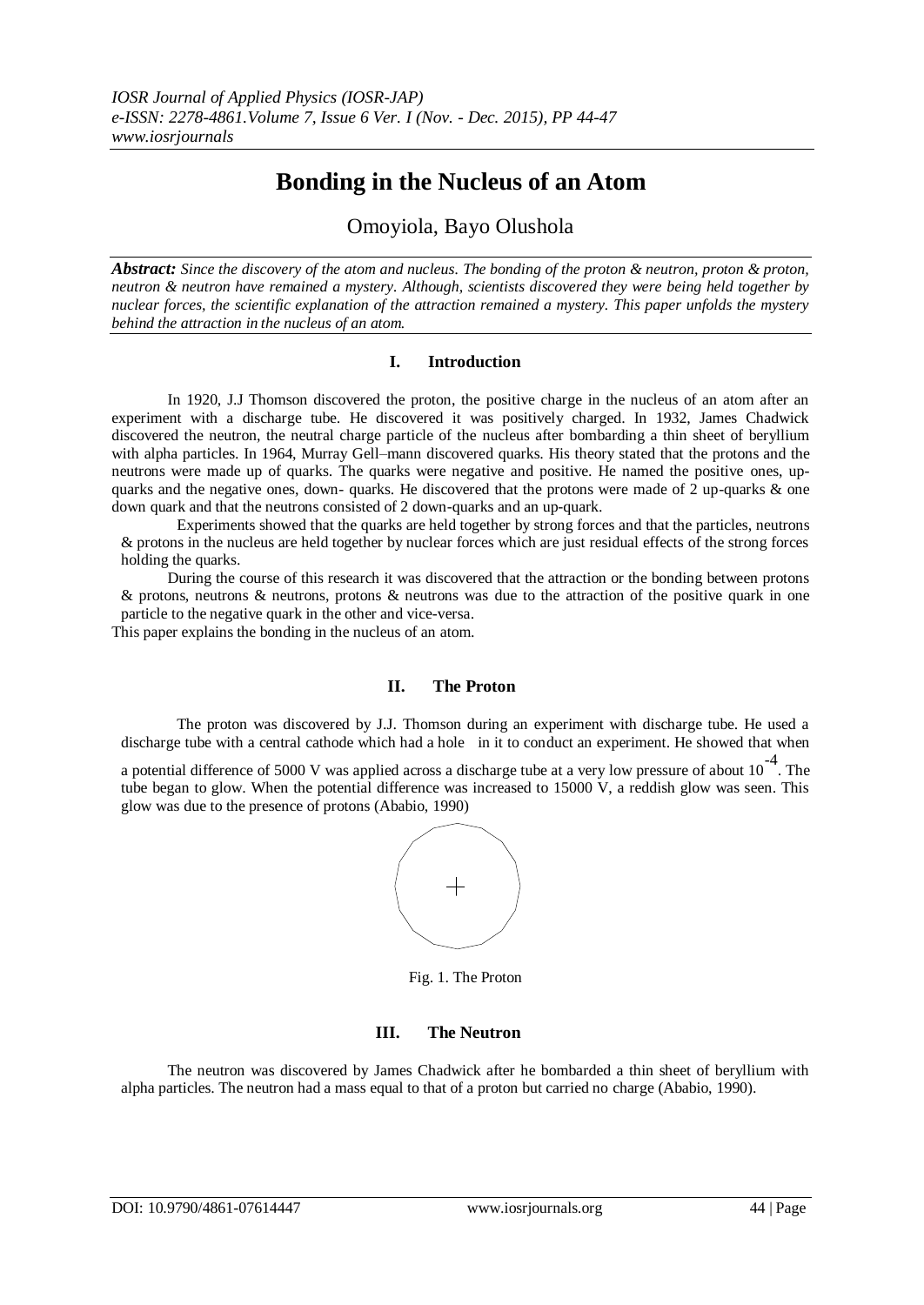The discovery of the neutron indicated that the atomic nucleus was made up of protons and neutrons.



Fig. 2. The Neutron with no charge

# **IV. The Quark Theory**

According to Dobson & Robson (1995), Murray Gell-Mann and George Zweig proposed the quark theory that stated that:

(a) The proton consists of two up-quarks and one down-quark. Up-Quark  $=+2/3$ 

Down-Quark =-1/3  $-1/3+2/3+2/3=+1$ +1 = Charge of Proton.



Fig.3. The Proton and its quarks.

b. The neutron consists of two down-quarks and one up-quark. Down-Quark  $= -1/3$ 

Up-Quark  $= +2/3$  $-1/3-1/3+2/3=0$  $0 =$ Charge of Neutron.



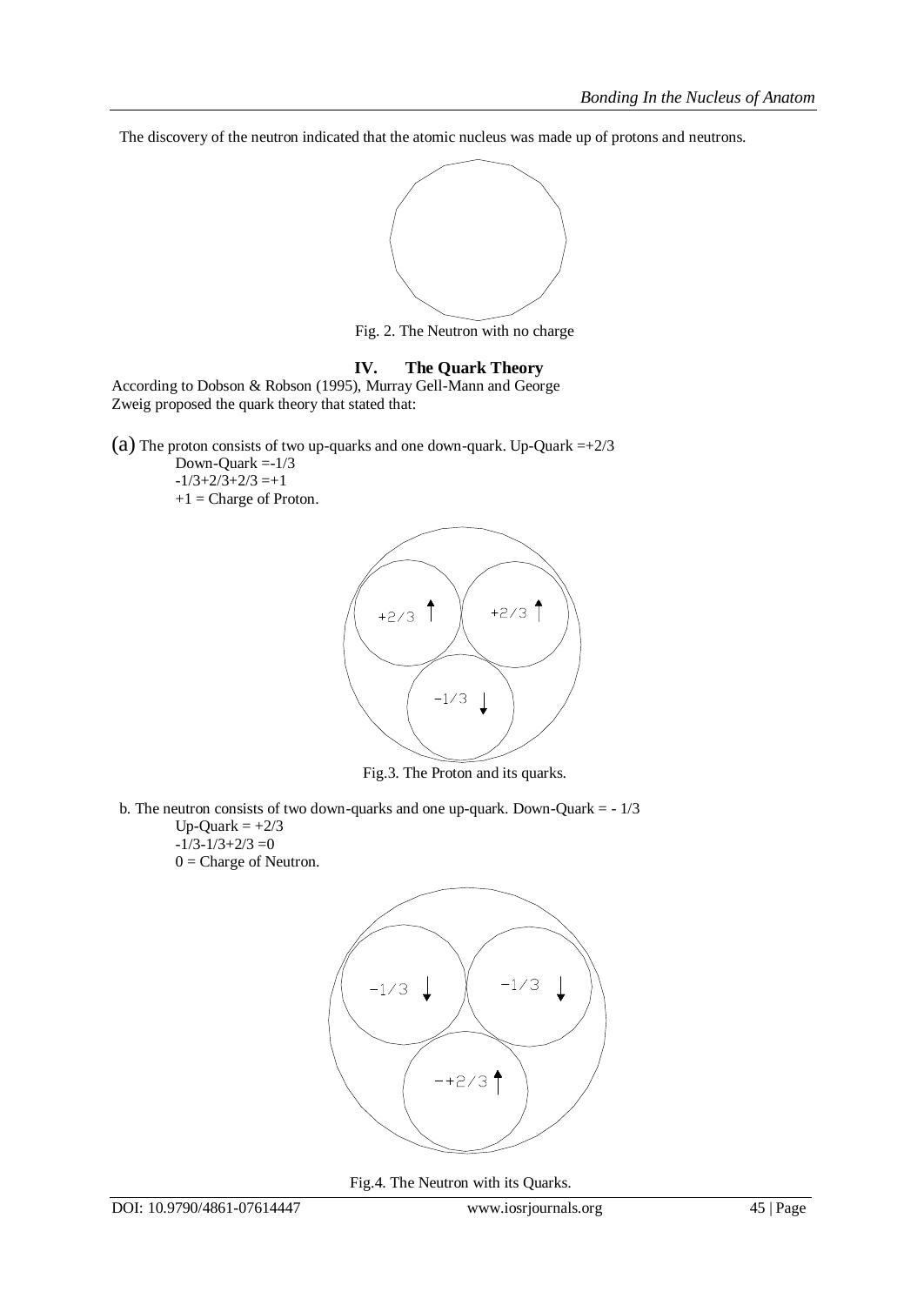Sung (2015) explained that there are light quarks which includes up, down and strange quarks. The up and down quarks have the lowest masses and they are stable and the most common quarks in the universe, because they are in the atom nucleus. Quarks combine to form composite particles called hadrons such as baryons and mesons. Sung (2015) further explained that Protons and neutrons are stable examples of baryons.

Carithers & Grannis (1995) explained that the quarks hypothesis depicted that the up (u), down (d) and strange (s) quarks account for the hadrons. The quarks have an intrinsic spin of ½ unit. He further explained that the u quark has a charge of 2/3 while the d and s quarks have charges of -1/3 in units (where the electron charge is -1).

#### **V. Other old major developments relating to discovery to quark**

In the 1970's, other developments established the fact that quarks was real. Experiments led to the discovery of charm (c) quark, top (t) quark and bottom (b) quark. The c and t quarks had electric charge of  $+2/3$ while the b quark has a charge of  $-1/3$  (Carithers & Grannis, 1995).

#### **VI. Nuclear Force**

Niel Bohr discovered that the particles in the nucleus were held together by nuclear forces. The same nuclear force holds proton & neutron and proton & proton (Dobson & Roberts, 1995).



NUCLEARFORCE

Fig.5 Diagram showing the nuclear forces binding the protons and the neutrons together.

## **VII. The New Hypothesis**

The New Hypothesis states that:

a. The up-quarks of the proton attracts the down-quark of another proton to form a nuclear bond and viceversa

b. The down-quark of the neutron attracts the up-quark of a proton to form a nuclear bond and vice-versa

c. The up-quark of the neutron attracts the down quark of a proton to form a nuclear bond.